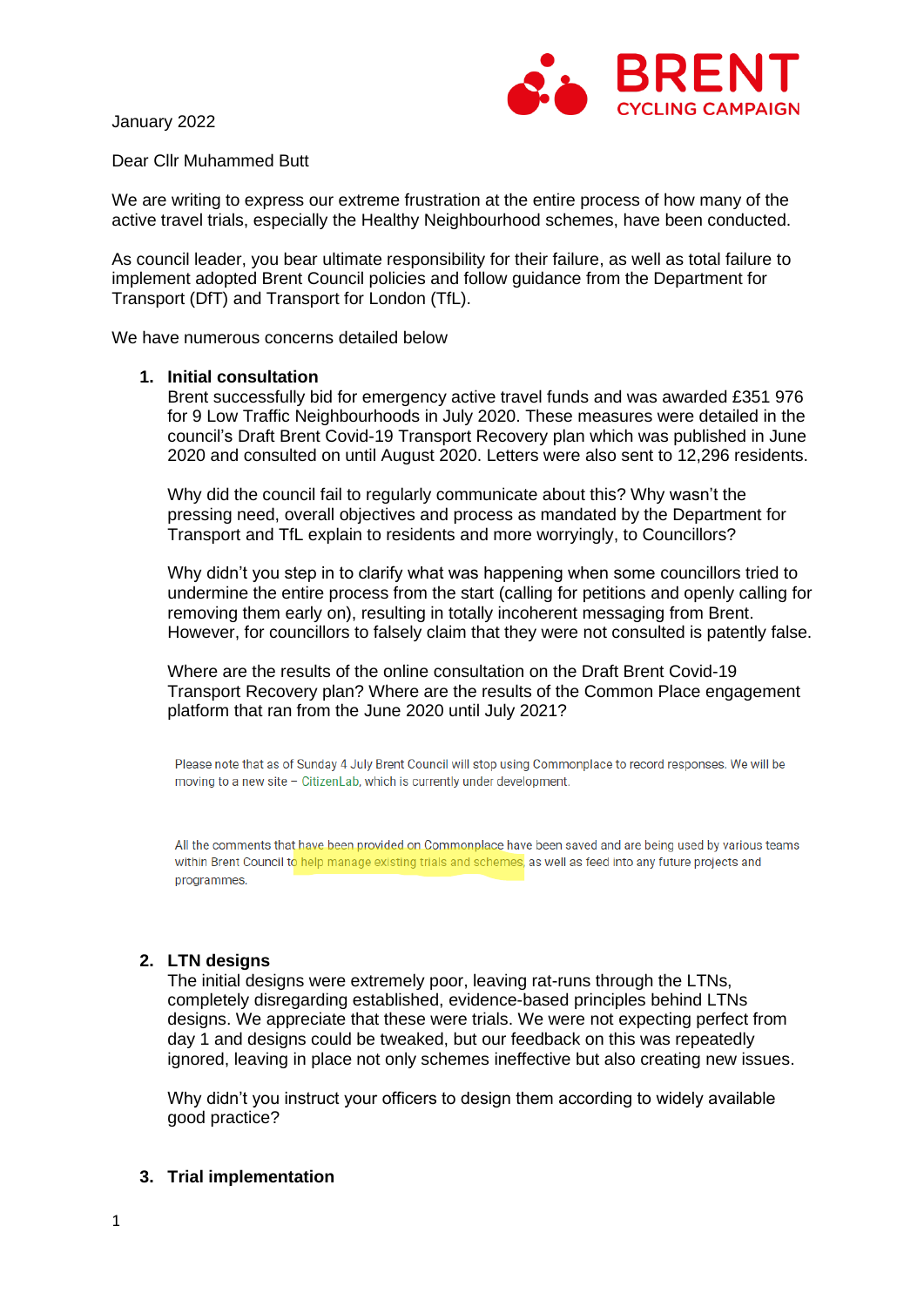On 16th October 2020 an Extraordinary full council meeting was held and a decision was passed to proceed with the trials from November with increased engagement. Sadly, none of the schemes were ever properly implemented (slow drip) and for the duration of the trial, for example:

- a. Many planters were either moved or left with spaces wide enough for cars to pass through; some signs were still bagged months into the trials,
- b. The engagement only started at the end of July 2021, that's 9 months after promise to do so at the Extraordinary council meeting.
- c. Traffic orders were never enforced, either with physical barriers or ANPR cameras, except for a couple of weeks in some of the schemes.
- d. There was frequent vandalism that was not addressed.
- e. Schemes were paused twice during the trials and never properly restarted despite the health crisis improving
- f. Residents were informed by councillors that they could ignore and that schemes would not be enforced. This is clearly extremely dangerous as a cyclist could pass through a filtered junction whilst being completely misled that it was safe.

Why is Brent Council claiming that these LTNs were trialled or implemented? This is patently false rendering the results of the trial almost meaningless.

#### **4. Emergency services**

In January 2021 we understand that London Ambulance Service (LAS) raised concerns regarding some of the bollards due to the 2nd wave of the pandemic, so they were removed. Why were these not re-instated once the urgency had passed for the duration of the ETOs/trial, given the general support for the schemes from the LAS? Residents received a letter in February indicating ANPR cameras were purchased with funding from TfL. Why were not they installed then?

Why couldn't Brent Council overcome the challenges other boroughs clearly could?

#### **5. Interim monitoring**

Where are the interim reports? The results of incremental feedback have not been properly published or implemented at any point of the trials. For example, we have no evidence of date stamps or unique response markers, despite being told that residents could respond multiple times during the trial and consultations ran through times where nothing was implemented, or partial implementation.

Why didn't the Council make full use of the experimental character of the traffic orders? Residents were told the process would be: assess, evaluate, correct. repeat.

We are committed to ongoing community engagement throughout the trial period and want to continue to work with the community to develop a scheme that will make your area greener, safer, healthier and more<br>work with the community to develop a scheme that will make your area greener, safer, healthier and more work with the community to develop a scheme that will make your area greener, safer, healthier and more<br>pleasant. We will be listening to all suggestions and ideas which are made, providing update letters and pleasant. We will be listening to all suggestions and loeas which are made, providing update letters at<br>arranging monthly meetings with local residents, details of which will be made available on our website;

#### **6. Data collection**

Although traffic counts for motor vehicles, buses, collision and air quality data have been recorded in the monitoring reports, there is hardly any evidence of walking and cycling data, which is perplexing as these are **Active Travel** schemes. Emergency response times have also not been published.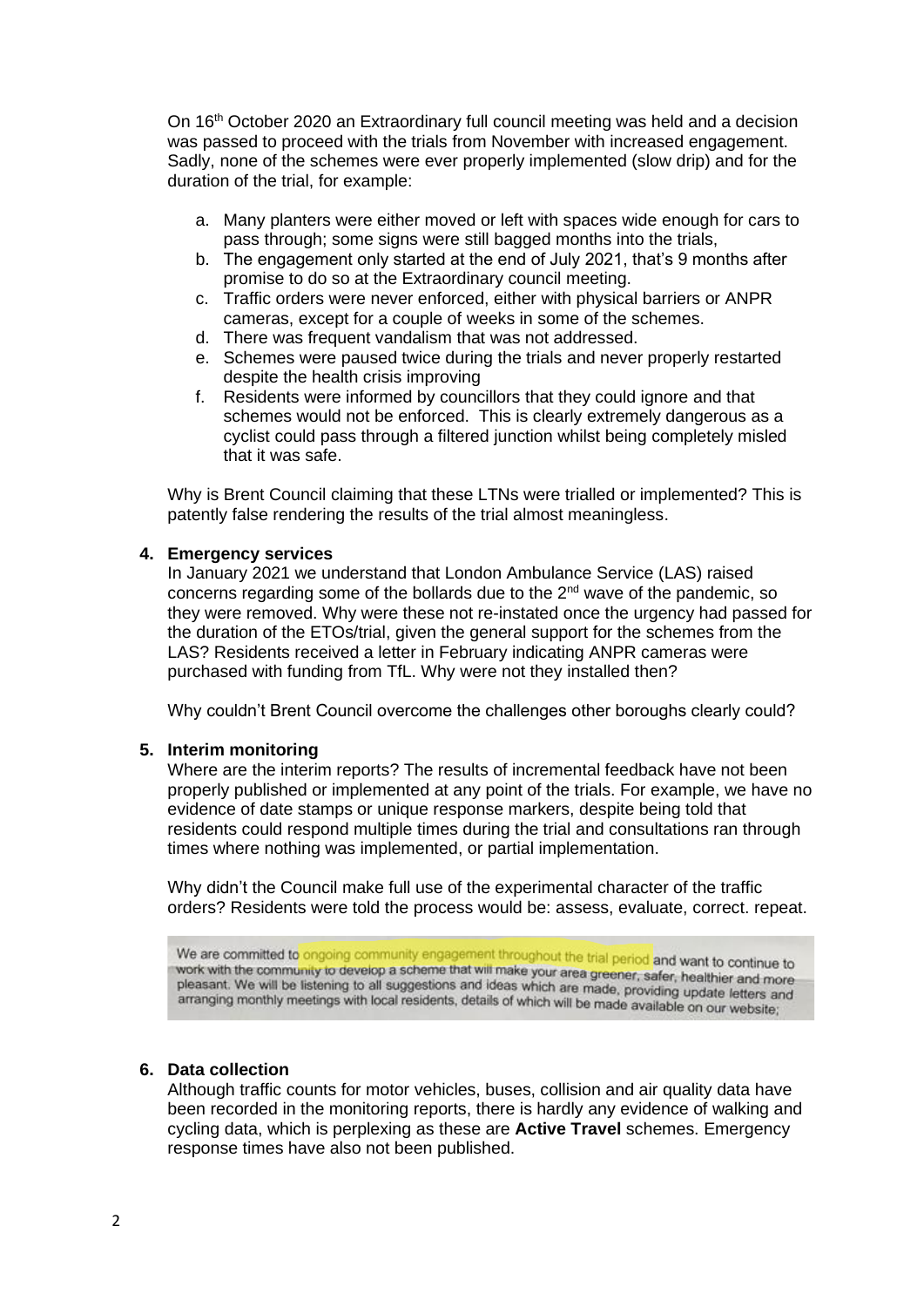Why, since the decision to remove the schemes is solely based on these reports?

## **7. Living Streets**

The Living Streets (LS) carried out engagement during the summer 2021 (for less than 3 months). The reports are insightful, showing an overall support for traffic reduction, trialling schemes and a willingness to change driving habits. However, Brent has made significant errors with this:

- a. Many residents did not appear to have received letters informing them about the process.
- b. Online meeting links were not shared in a timely manner by Brent, so residents may have missed them.
- c. It appears that there is no mention of either their suggestions or engagement results in the officer's report. Why is that?



# Living Streets Engagement Insights by Healthy Neighbourhoods (Survey Respondents/Engagement Participants)

#### **8. Scheme removals decision/Consultation results**

The decision to remove the schemes appears to be based upon a vote/referendum of responses, rather than meaningful evaluation (for instance, including respondents' main mode of transport. This is a highly relevant attribute when consulting over traffic issues and transport).

a. This goes completely against the latest DfT advice as expressed in the: "Traffic Management Act 2004: network management to support recovery from COVID-19 – Updated 30 July 2021: "*Consultations are not referendums,*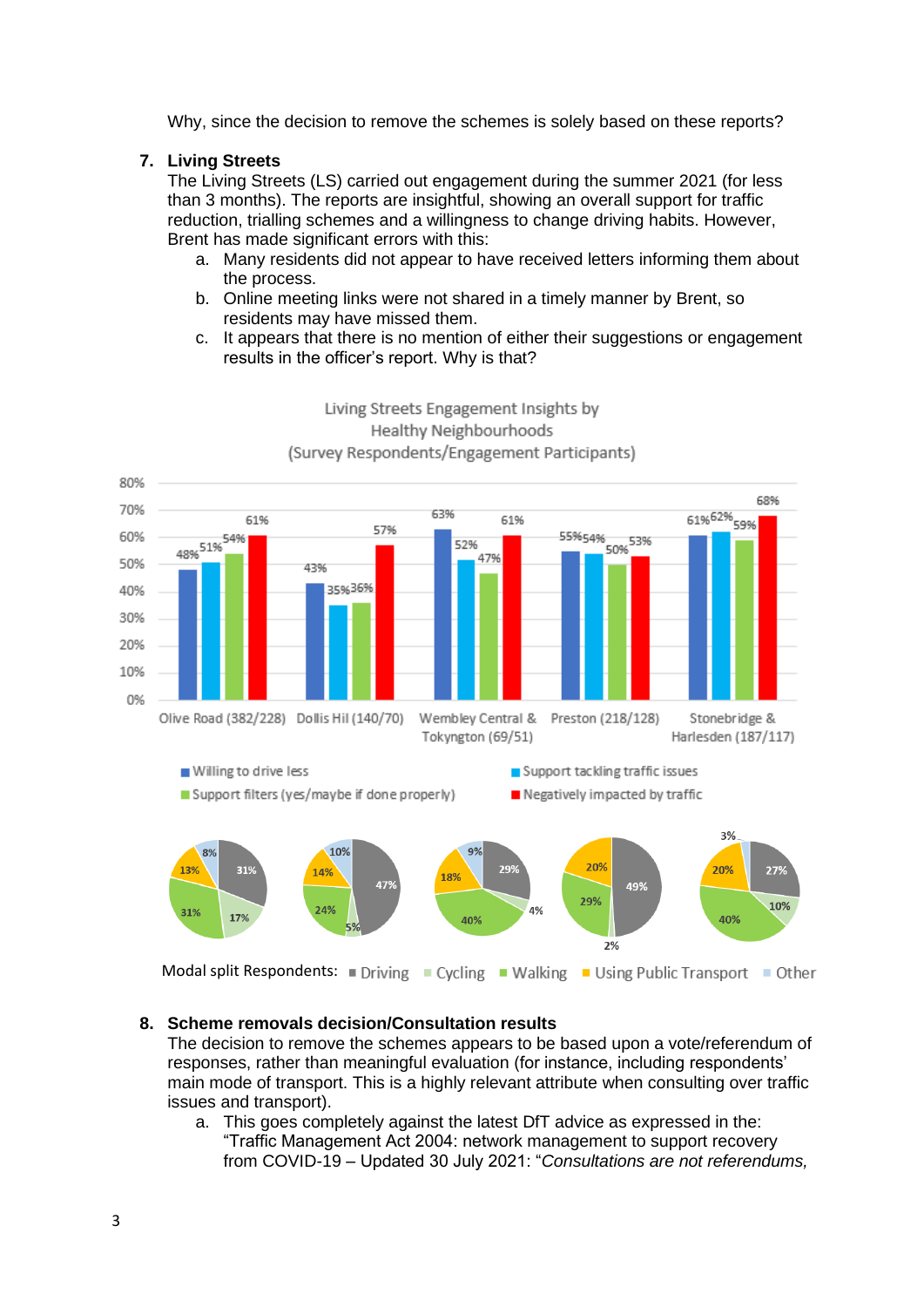*Polling results should be one part of the suite of robust, empirical evidence on which decisions are made.*"

Why has this been ignored and what happened to "*Engagement is part of the process, and we need the robustness behind, to make sure we do not fall foul of processes.*" (you in September 2021).

b. In all areas, only a small proportion of those consulted actually objected. The vast majority of consultees (ranging in between 80%-98%). did not even respond. The Coucil's own reports also demonstrate that the opposition to schemes has been grossly exaggerated as they ranged from 2% to 15% of people consulted on the schemes.



Response Rate: Did People Really Feel Strongly About This?

## Number of Objections (Objection Rate in %) by Scheme



c. As mentioned above, the Living Streets reports showed good support for traffic reduction and trialling of schemes. Why is this more recent data largely ignored in the officer's recommendations?

#### **9. Future funding**

As schemes look set to be removed without alternatives in place, Brent is in serious jeopardy, like other boroughs, of losing future funding for road maintenance. How is this going to help with the £100 million you said you needed for it? This will have a massive impact on local transport, pollution, and climate change, disadvantaging everyone, but especially those who do not have access to a car (approximately 50% of Brent households). The current TfL funding crisis will limit future funds, and Brent is unlikely to receive much as the ambition it has shown over the last 18 months is woeful.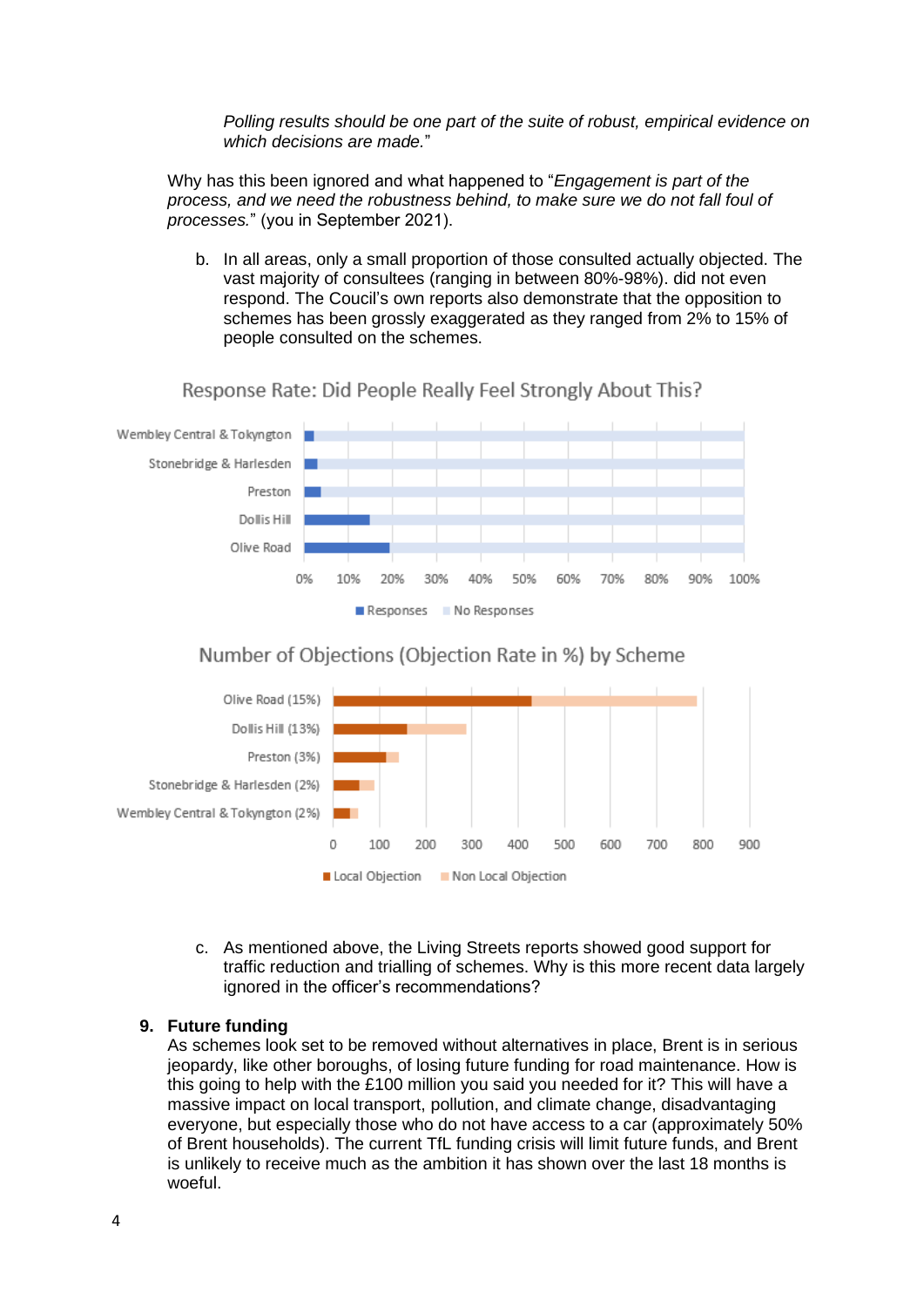## **10. Other boroughs**

Many other councils have faced the same challenges during the pandemic, but managed to implement successful trials, many of which are now being made permanent. Councillors keep insisting that Brent is unique, however this is false, and has faced many of the same challenges as other outer London boroughs. Councillors should stop making excuses and simply get on with installing high quality active travel schemes as per adopted several council policies.

## **11. Mayor of London's stark warnings**

This week, Sadiq Khan has warned on multiple occasions that London is in danger of being gridlocked and suffering a public health crisis due to excess volumes of motor traffic. A significant shift to active travel and public transport is essential, and it is extremely worrying that Brent is completely failing in the implementation of LTNs.

In September 2021, you said: "*Commitment from us is there, to make sure cycling and walking are encouraged in the borough. The conversation around LTN and school streets are right on the agenda. […] We are not shying away we are just making sure we are absolutely right*." After 18 months and plenty of examples elsewhere in London, how much longer do you need to learn how this works?

## **12. Air quality alerts**

On 13<sup>th</sup> and 14<sup>th</sup> January London had high level warnings about air quality, advising against strenuous exercise outdoors, especially for those with breathing difficulties. Brent has some of the most polluted roads in London and a failure to shift to more sustainable transport is a huge concern with this latest episode.



## **13. Inappropriate conduct**

We received reports that some councillors were targeted with face-to-face abuse over these schemes. This is completely unacceptable, but sadly has occurred in many councils implementing active travel schemes. We hope that Brent has reported this to the police and those guilty are bought to justice. However, this must